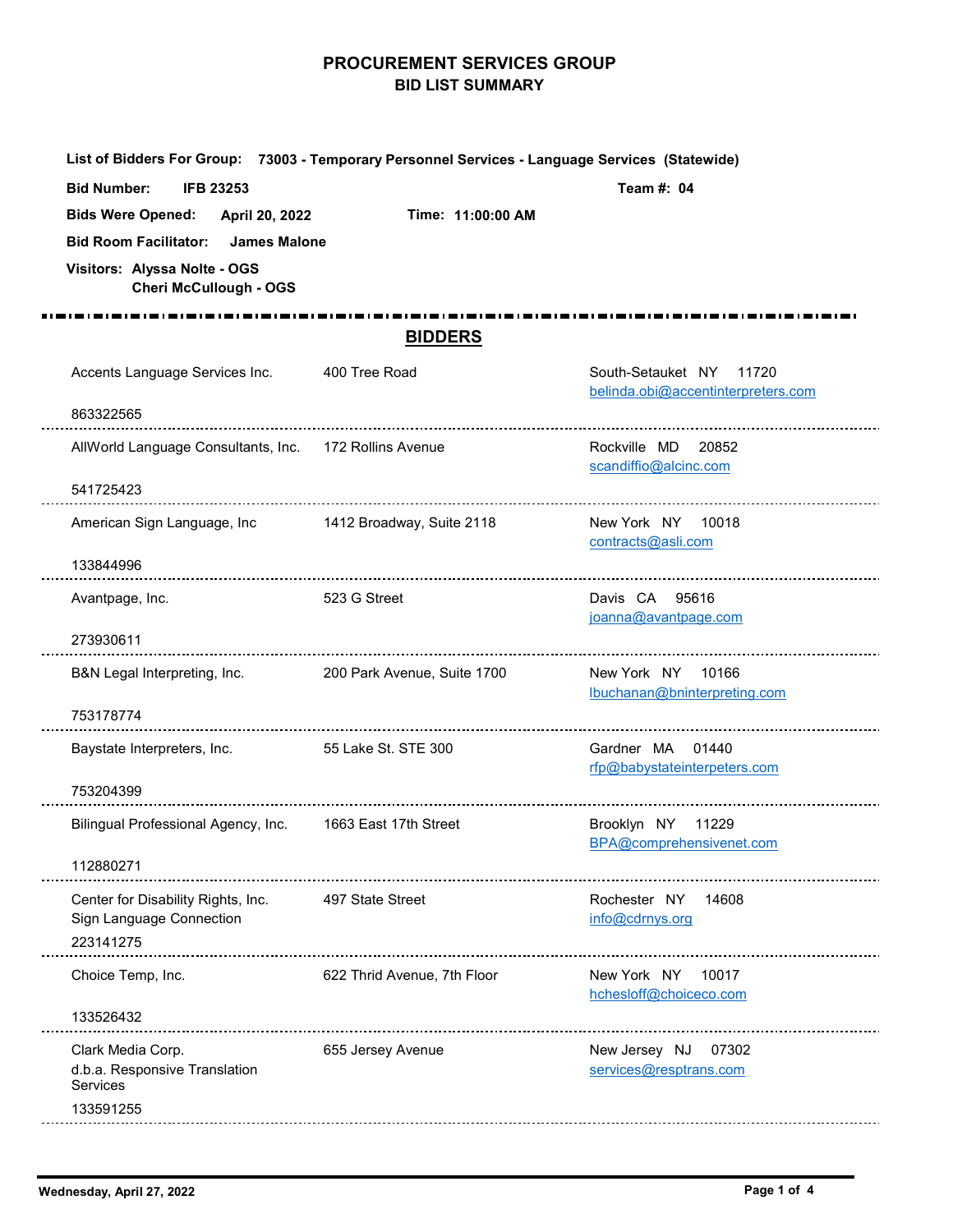|                                                                          | <b>BIDDERS</b> (cont'd)            |                                                                |
|--------------------------------------------------------------------------|------------------------------------|----------------------------------------------------------------|
| Corporate Translation Services, LLC<br>d.b.a. Language Link<br>911506430 | 701 NE 136th Ave, Suite 200        | Vancouver WA<br>98684<br>rfp@language.link                     |
| Eriksen Translations, Inc.                                               | 360 Court Street<br>Unit 37        | Brooklyn NY<br>11231<br>jennifer.murphy@eriksen.com            |
| 113067585                                                                |                                    |                                                                |
| <b>FourCorners Translation LLC</b>                                       | 7014 13th Avenue, Suite 202        | Brooklyn NY<br>11228<br>info@fourcornerstranslation.com        |
| 474240003                                                                |                                    |                                                                |
| Geneva Wolrdwide, Inc.<br>133897160                                      | 228 Park Ave S. PMB27669           | New York City NY<br>10003<br>rfp@genevaworldwide.com           |
| Global Employment Services, Inc<br>141802094                             | 45 Ashgrove Lane                   | Selkirk NY 12158<br>mcolucci@nycap.rr.com                      |
|                                                                          |                                    |                                                                |
| Indus Translation Services, Inc.<br>260879463                            | 35 Peake Road                      | Edison NJ<br>08820<br>farah@industranslation.com               |
| International Language Services, Inc. 515 Madison Avenue, 8th Floor      |                                    | New York NY<br>10022<br>info@ilslanguages.com                  |
| 133732289                                                                |                                    |                                                                |
| Journey's End Refugee Services, Inc. 2495 Main St, Ste 530<br>161242203  |                                    | Buffalo NY<br>14214<br>jersaccounts@jersbuffalo.org            |
| JR Language Translation Services,<br>Inc.                                | 2112 Empire Blvd.                  | Webster NY<br>14580                                            |
|                                                                          | Suite 1C                           | douglas.dohr@jrlanguage.com                                    |
| 113822602                                                                |                                    |                                                                |
| Language Services Associates, Inc.                                       | 455 Business Center Drive, Ste 100 | Horsham PA<br>19044<br>nysogs@lsaweb.com                       |
| 232831198                                                                |                                    |                                                                |
| Language Today                                                           | 520 Green Mountain Road            | Mahwah NJ<br>07430<br>languagetoday@aol.com                    |
| 262491640                                                                |                                    |                                                                |
| LanguageLine Services, Inc.<br>dba - LanguageLine Solutions<br>770586710 | 1 Lower Ragsdale Dr.<br>Bldg 2     | Monterey CA 93940<br>lcarr@languageline.com                    |
| Liberty Translations & Interpreters,<br><b>LLC</b>                       | 502 Court Street Suite 242         | 13502<br>Utica NY<br>Dzananbristina@libertytranslationsllc.org |
| 843294838                                                                |                                    |                                                                |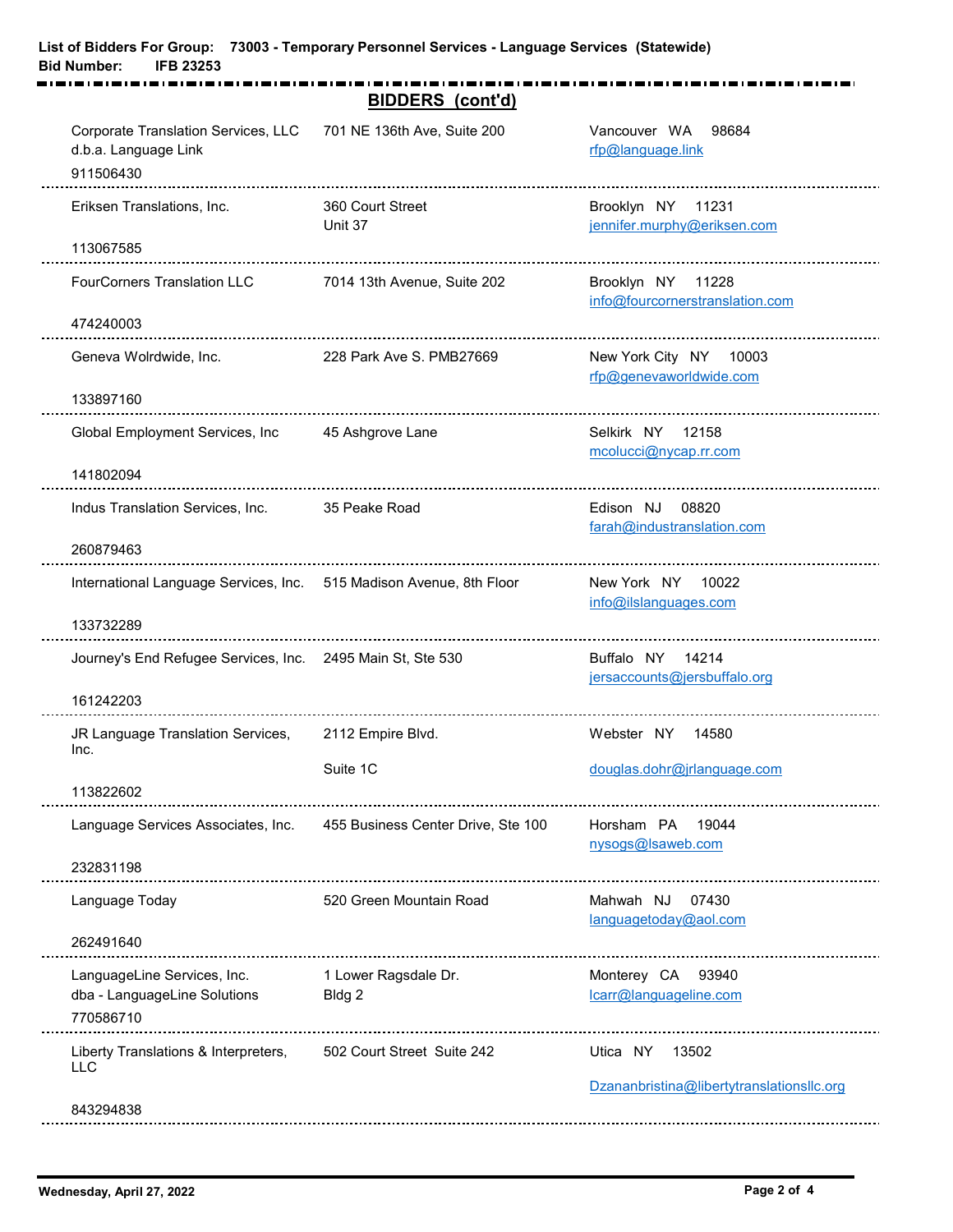|                                                                                | <b>BIDDERS</b> (cont'd)          |                                                          |
|--------------------------------------------------------------------------------|----------------------------------|----------------------------------------------------------|
| LinguaLinx Language Solutions, Inc.                                            | 433 River Street, Suite 6001     | Troy NY<br>12180<br>jsmith@lingualinx.com                |
| 010749117                                                                      |                                  |                                                          |
| Lionbridge Technologies, LLC                                                   | 1050 Winter Street Suite 2300    | Waltham MA<br>02451<br>John.Drugan@Lionbridge.com        |
| 043398462                                                                      |                                  |                                                          |
| LM Language Services Inc.                                                      | 103 Carnegie Center Suite 300    | 08540<br>Princeton NJ<br>veronica@Imlanguageservices.net |
| 264096112                                                                      |                                  |                                                          |
| <b>Mill Neck Services</b><br>d.b.a. Mill Neck Interpreter Service<br>113119786 | 40 Frost Mill Road               | Mill Neck NY 11765<br>interpret@millneck.org             |
| Mohawk Valley Interpreters LLC 2017 Genesee Street<br>833872343                |                                  | Utica NY<br>13501<br>fang@mvinterpreters.com             |
| Para-Plus Translations, Inc.                                                   | 2 Coleman Avenue                 | Cherry Hill NJ<br>08034<br>robsantiago@para-plus.com     |
| 222587968                                                                      |                                  |                                                          |
| People Inc.                                                                    | 1219 North Forest Road           | Williamsville NY 14221<br>rfrederick@people-inc.org      |
| 160975538                                                                      |                                  |                                                          |
| Propio LS, LLC<br>Propio Language Services<br>463268968                        | 10801 Mastin Street Suite 580    | Overland Park KS<br>66210<br>jshiffman@propio-ls.com     |
| Sign Language Resources, Inc.                                                  | 400 Stony Brook Court<br>Suite 3 | Newburgh NY 12550<br>slr@slrconnect.com                  |
| 141734985                                                                      |                                  |                                                          |
| Telelanguage, Inc.<br>931089733                                                | 610 SW Broadway, STE 200         | Portland OR 97205<br>mvilla@telelanguage.com             |
|                                                                                |                                  |                                                          |
| Translation & Interpretation Network, 249 W Thornhill Dr<br><b>LLC</b>         |                                  | Fort Worth TX 76115<br>rfp@tintranslation.com            |
| 854269922                                                                      |                                  |                                                          |
| <b>TransPerfect Translations</b><br>International, Inc.                        | 1250 Broadway, 32nd Floor        | 10001<br>New York NY                                     |
| 823570718                                                                      |                                  | jolevy@transperfect.com                                  |
| Untied Language Group Inc.                                                     | 1550 Utica Avene, Suite 420      | Minneapolis MN<br>54416<br>annie.sligh@ulgroup.com       |
| 411597895                                                                      |                                  |                                                          |